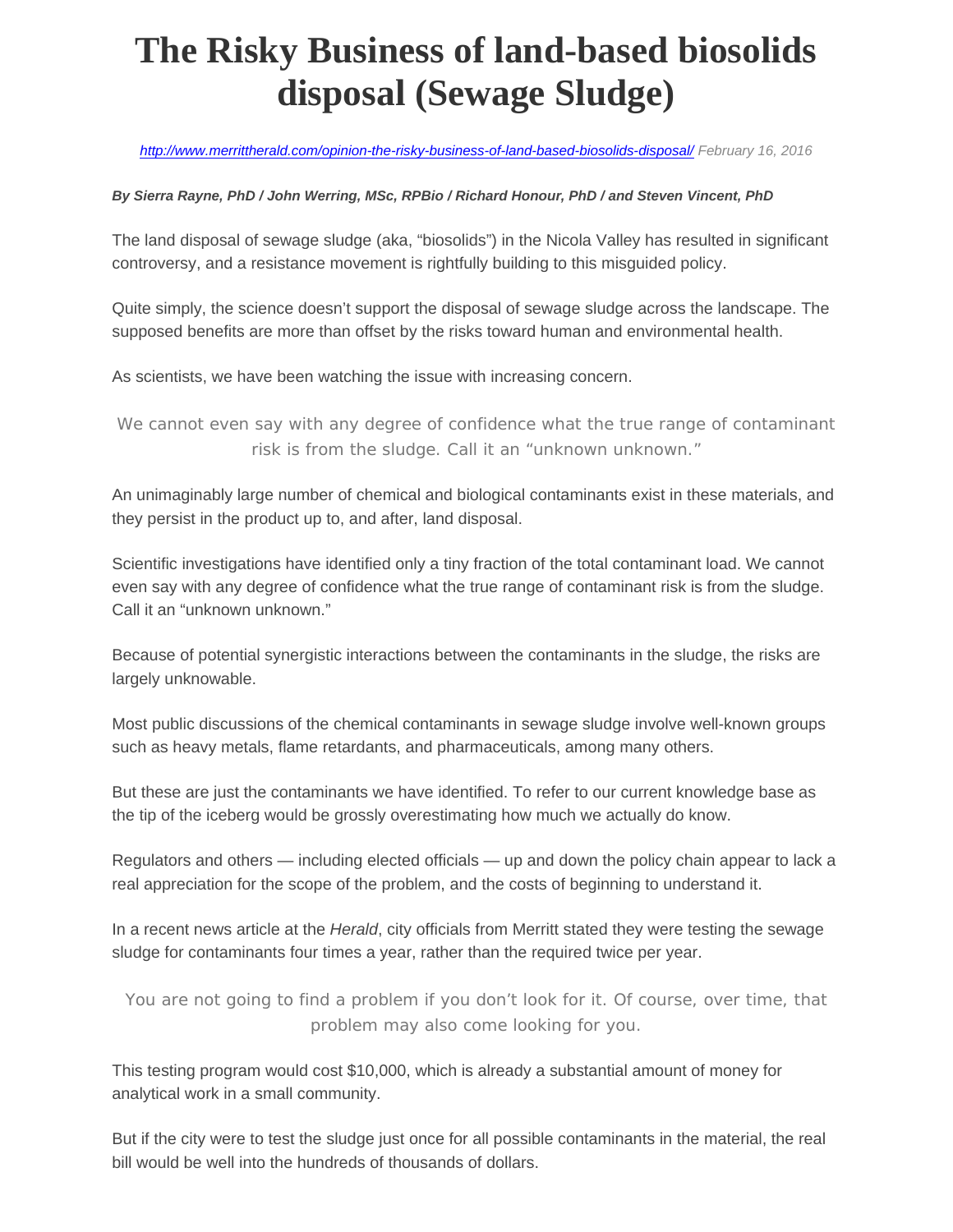You are not going to find a problem if you don't look for it. Of course, over time, that problem may also come looking for you.

To illustrate the difficulties, take just one group of persistent, bio-accumulative, and toxic compounds known to be in sewage sludge at high concentrations: brominated flame retardants.

Perhaps the most well-known sub-class of the brominated flame retardants are called polybrominated diphenyl ethers (PBDEs).

There are 209 different PBDEs, each of which has a unique toxicology and environmental fate.

PBDEs have been studied around the world for several decades, and despite many millions of dollars in research and thousands of dedicated researchers, we still have a very poor understanding of the true risks from their release into the environment.

This is just one contaminant class among many. There are also 209 different members of the PCBs. Similarly, add in another 210 chlorinated dioxin "congeners."

And the total number of contaminants in sewage sludge climbs as we begin to consider that effectively all current and legacy industrial chemicals end up in our sewage, and during the treatment process they move into the sludge.

If you apply the sludge to the land, we have transferred our toxic effluent onto the landscape.

*Then add on all pharmaceuticals and personal care products, as well as any other compound we use in the home or at work, and all their potential degradation products.* 

Now consider that while the tens of thousands of these commercial chemicals are a possible problem which we barely understand, the risks from the much larger suite (i.e., millions) of possible degradation products are essentially unknown.

Then add on all pharmaceuticals and personal care products, as well as any other compound we use in the home or at work, and all their potential degradation products.

We are often asked by regulators, politicians and the general public what to do about the issue. Give us the tests and we will do them, they claim.

In response, we say that not only can you not afford to do all the required tests on your own (the costs must be distributed across entire countries and the international community as best we can, and even that is almost unaffordable), but many of the required tests require advances in technology which we do not yet possess.

The complexity discussed so far just touches on the chemical contaminants. Add to that the massive numbers of biological contaminants — bacteria, viruses, prions, etc. — and what we see are the decision makers throwing their hands up in frustration.

As they should. The current and future problem is inconceivably large, particularly since the human population is producing sewage sludge at a rapidly growing rate.